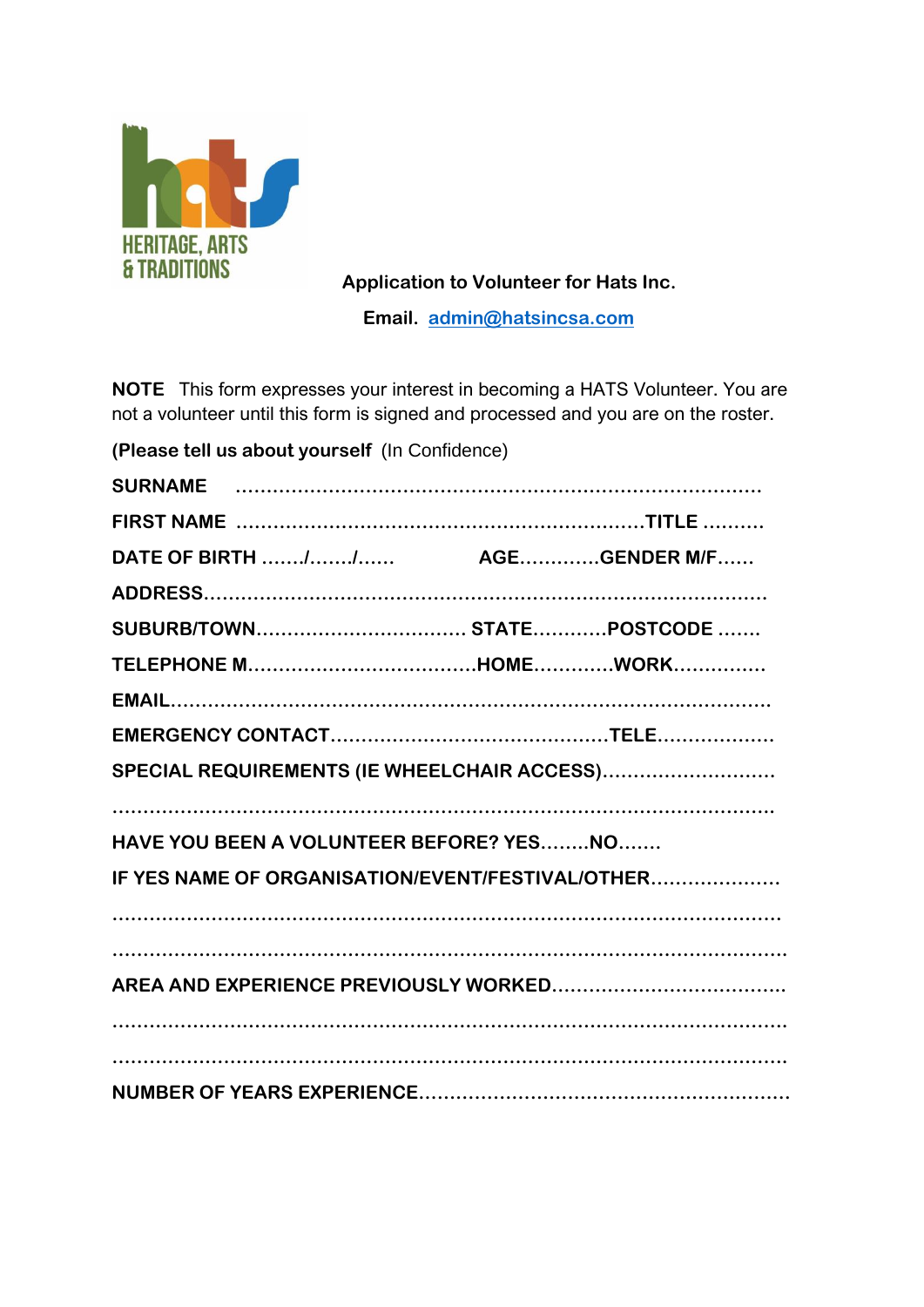## **(Page2)**

|                                                     | SKILLS THAT YOU HAVE THAT YOU THINK YOU MIGHT USE AT HATS            |
|-----------------------------------------------------|----------------------------------------------------------------------|
|                                                     |                                                                      |
|                                                     |                                                                      |
| <b>WHEN ARE YOU AVAILABLE?</b>                      | MTWTTSS                                                              |
|                                                     | (Please circle days available)                                       |
| <b>DO YOU WORK</b>                                  | Full time/part time/retired/not working                              |
|                                                     | (Please circle)                                                      |
| ARE YOU INTERESTED IN?                              |                                                                      |
| Music/dancing/singing/story telling/arts in general |                                                                      |
| arts/crafts group?                                  | Do you play a musical instrument/belong to a choir/theater group or  |
|                                                     | (Please now complete the Skills/Experience page and send it all back |
|                                                     | We are looking forward to hearing from you)                          |